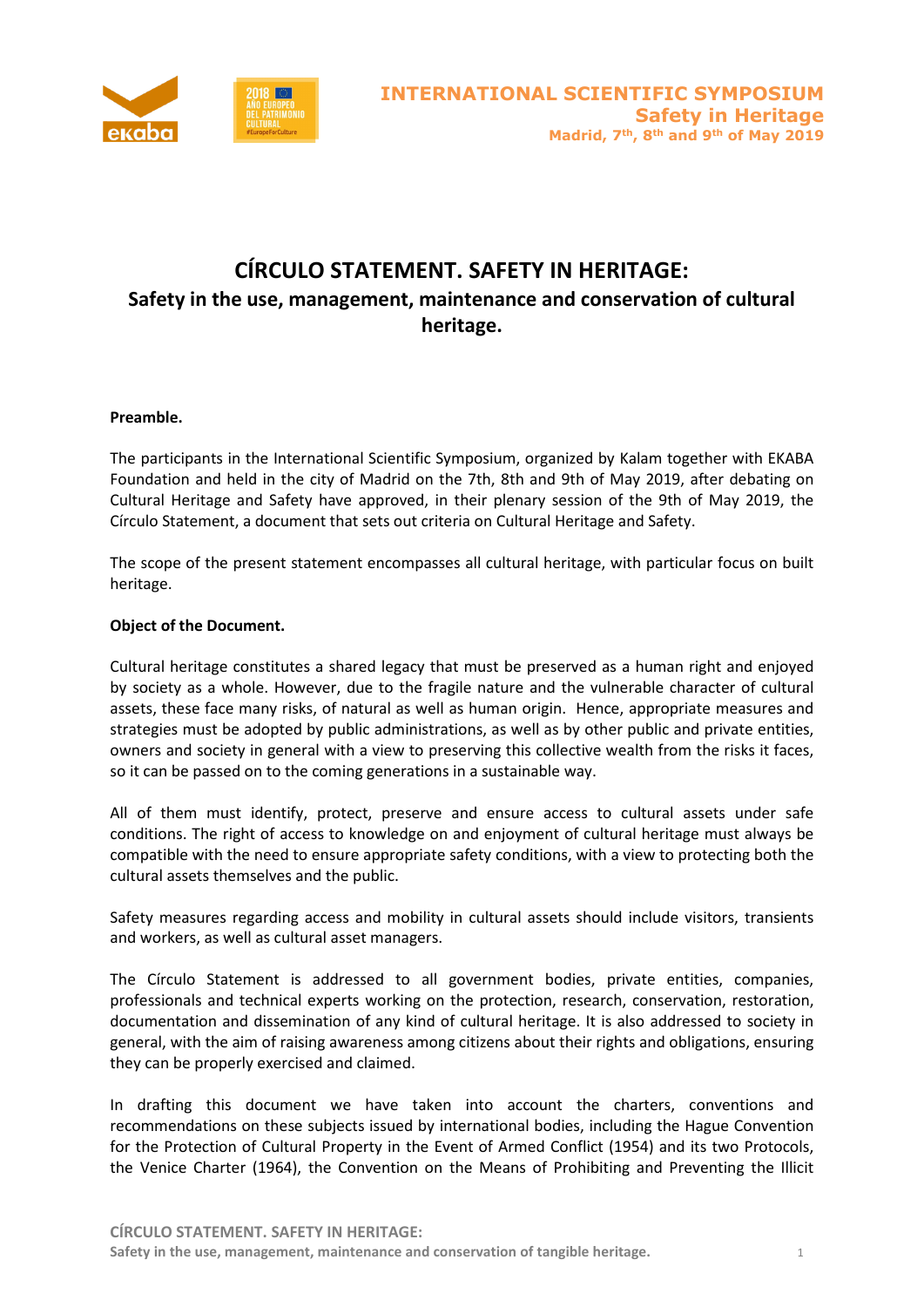

Import, Export and Transfer of Ownership of Cultural Property (1970), the Convention concerning the Protection of World Cultural and Natural Heritage (1972), the Vantaa Declaration (2000), the Charter of Krakow (2000), the Charter of Florence (2000), the Charter Nizhny Tagil on Industrial Heritage (2003), the Faro Convention (2005), the Madrid Document (2011), the Valletta Principles for the Safeguarding and Management of Historic Cities, Towns and Urban Areas (2011), Resolution 2347 of the United Nations Security Council (2017), the Davos Declaration (2018) or UN Agenda 2030 for Sustainable Development (2015).

# **PART ONE. GENERAL ASPECTS**

# Safe Enjoyment of Heritage

### **Article 1. Cultural heritage should be provided with adequate safety conditions.**

Cultural heritage is a collective legacy whose assets bear witness to history, the creation of humanity, its way of living and of interrelating with each other. Its value derives from the appreciation of such cultural assets by society. Cultural heritage should be accessible to citizens under safe conditions without compromising the preservation of its values.

When undertaking any documentation, research, maintenance, conservation, restoration, training or dissemination work, appropriate steps must always be taken to ensure the safety of the individuals and cultural assets involved.

### **Article 2. Prevention is necessary to improve safety and avoid damage to individuals and assets.**

The adoption of suitable prevention measures can avoid irreparable damage to assets, harm to individuals, as well as costly subsequent interventions.

For every cultural asset, it is advisable to draw up a specific management plan with guidelines for risk prevention, long-term maintenance, conservation, an appropriate use always under safety conditions, as well as appropriate prevention measures, including recommendations for procedures and evacuation measures in the event of an emergency, and any additional actions required to ensure safety in heritage.

For this reason, all those institutions that hold, guard and/or exhibit, works, documents, books or unique elements with recognized value, it is necessary to have a prevention plan for the protection of these assets in emergency situations.

### **Article 3. Every action on a cultural asset is an opportunity for improving safety.**

Every maintenance action or intervention on a cultural asset represents a valuable opportunity to enhance the level of safety of the asset itself and of the persons viewing, enjoying, preserving or managing it.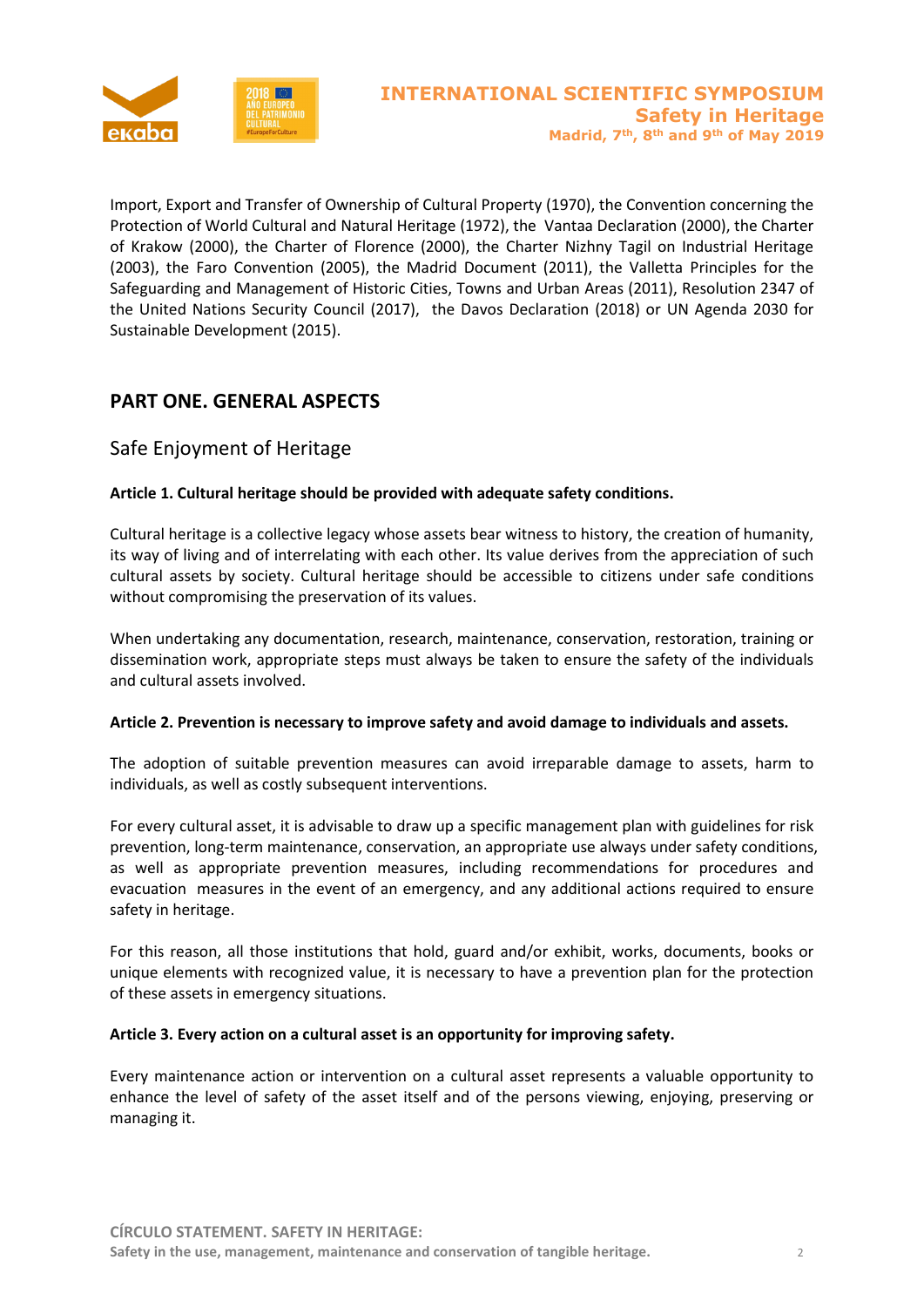

The measures implemented should go beyond those required by the applicable legislation and should be the most suitable in every particular case to ensure the safety of individuals and the conservation of the cultural assets involved.

Depending on the investment in the action, it would be advisable to allocate a gradual percentage of it, to the study and detection of security-related problems and, where appropriate, their total or partial solution.

### Training and Social Participation

**Article 4. It is necessary to provide appropriate information, training and technical qualifications to all individuals taking part in cultural heritage maintenance, conservation, management, interpretation and dissemination activities.**

Cultural heritage documentation, protection, conservation, restoration and management work must be carried out by individuals holding suitable professional qualifications, experience and information for the tasks entrusted to them. Certain kinds of work call for specialised training and an interdisciplinary strategy.

Specific training is also recommended for professionals who fall outside the cultural heritage field, but have a role during emergency situations.

### **Article 5. Heritage education and the communication and dissemination of cultural heritage are highly important activities.**

It is very important to include content relating to the meaning, the appreciation, the preservation and the enjoyment of cultural heritage in curricula at all levels of education. Such heritage education should be interdisciplinary, participational, of high quality and capable of raising awareness. This calls for coordinated efforts by teachers and heritage managers, including imparting suitable skills to teachers and developing specific educational materials.

It likewise calls for disseminating and providing information to society as a whole on the heritage value of cultural assets, facilitating access to knowledge and the reporting of the studies, research, and conservation and restoration work carried out on such assets.

### **Article 6. Suitable channels and instruments of social collaboration and participation must be developed.**

The enormous broadening of the concept of cultural heritage has meant that it is increasingly difficult for government bodies to cover heritage protection, conservation and management needs without the collaboration and participation of private institutions and members of society.

Therefore, suitable instruments and channels must be developed to ensure coordination, information, communication and participation in cultural heritage protection and conservation tasks by institutions, companies, associations and the general public.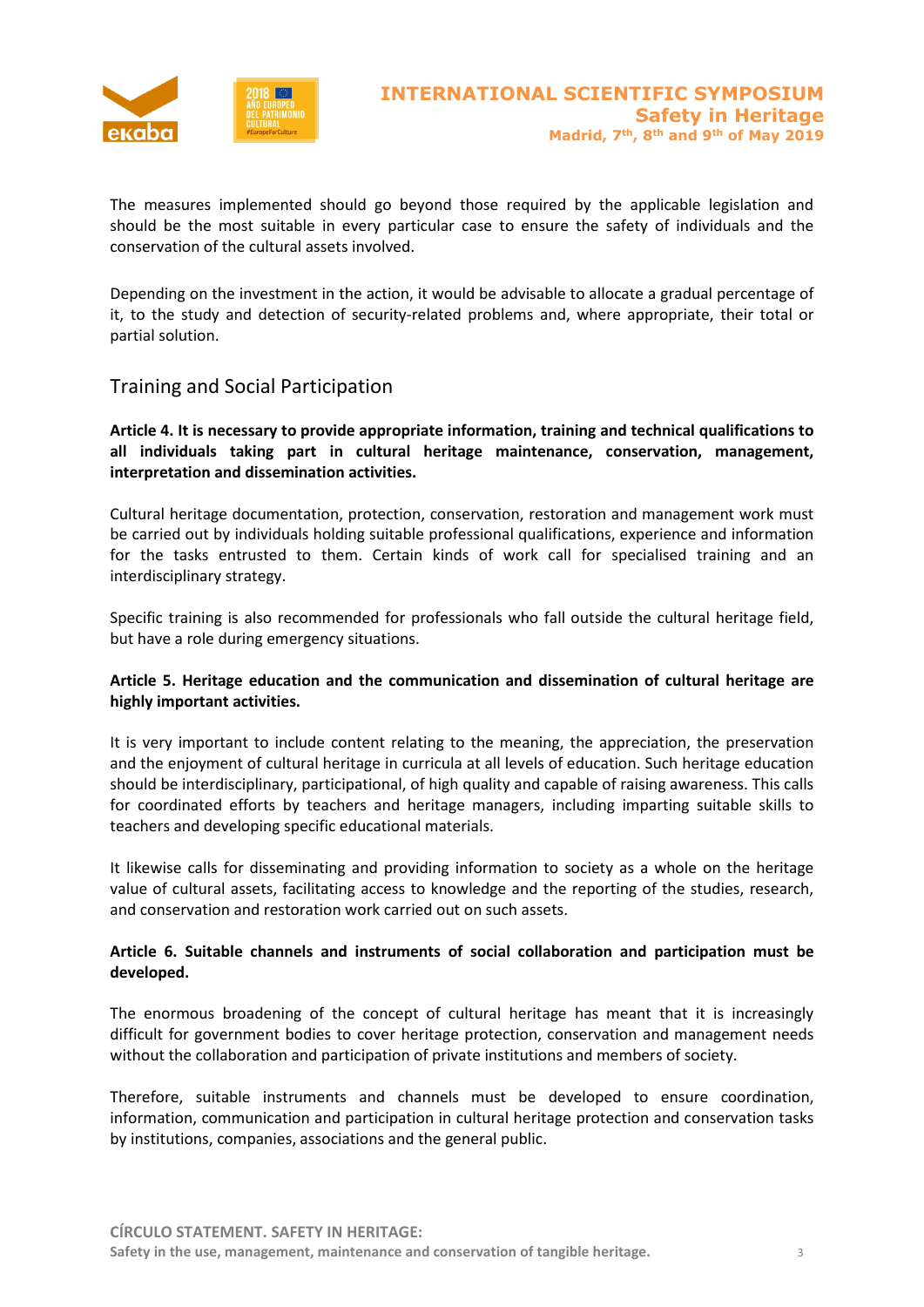

# **PART TWO. SAFETY OF TANGIBLE CULTURAL HERITAGE**

### A Cultural Heritage under Threat

### **Article 7. Cultural heritage is fragile and vulnerable.**

Cultural heritage is made up by assets of a highly varied nature and very diverse origins, including assets whose maintenance is difficult to accomplish and which require special conditions for their preservation.

### **Article 8. The risks faced by cultural heritage are many and very diverse.**

Cultural heritage is exposed to a wide range of threats with very diverse origins: damage caused by natural disasters; damage caused by unfavourable environmental conditions; damage due to biodeterioration; and human-induced damage, due to negligence in surveillance or control activities, the lack of maintenance, or in the development of an intervention, among others.

### **Article 9. Suitably planned management of cultural heritage is required.**

Government bodies must make provision for the protection, conservation and maintenance of cultural assets through a suitably planned long-term management strategy, which must include suitable legislation, effective public services and the adoption of appropriate scientific, technical, cultural and other measures aimed at achieving such purpose, as well as properly applying the law. Any conservation strategy should be regularly reviewed and revised to ensure sustainability over time.

Suitable coordination, joint action and collaboration between the various public and private bodies and entities are required to ensure appropriate conservation of the cultural heritage. The owners of cultural assets must cooperate towards the attainment of such goals and provide access to the cultural assets under safe conditions.

### Safety Instruments for Cultural Heritage

### **Article 10. Maintenance measures must be implemented and a preventive conservation strategy adopted.**

Proper conservation of cultural assets needs clear criteria, a professionalized process and extraordinary sensitivity, as well as planning regular maintenance work to prevent or minimise risks and ensure optimal conservation conditions. Such maintenance activities must be set out in a maintenance plan or master plan.

Preventive conservation is a cultural heritage conservation strategy involving the identification, assessment, monitoring and early detection of deterioration risks in order to eliminate or minimise such risks, addressing problems at their source in an effective and economical manner, thereby avoiding the need for costly interventions.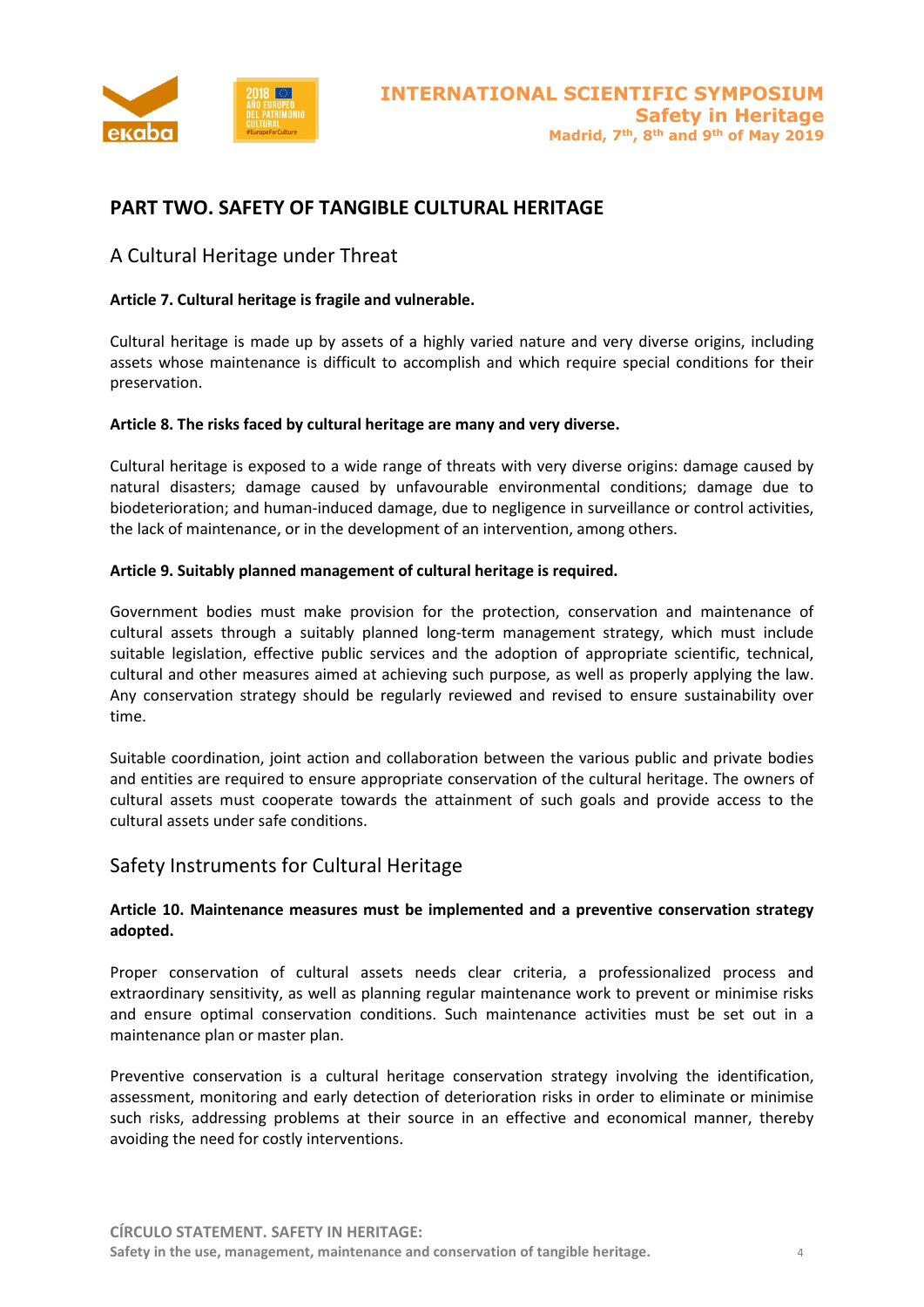

The preventive conservation approach is based on the assessment of cultural assets, their state of conservation and their use and management, together with the evaluation of existing risks, with the objective of designing, planning and scheduling monitoring and control methods allowing the use and management of assets compatible with the conservation of their values.

### **Article 11. Prevention and persecution of spoliation and illicit traffic in cultural assets.**

Government bodies must prevent, avoid, prosecute and punish the spoliation of and illicit traffic in cultural assets. This calls for reinforcing control and surveillance measures and creating or improving cultural asset inventories and catalogues, through the use of text, graphic and photographic documentation. Such documentation should be georeferenced whenever possible, and easily available to heritage managers and the competent authorities.

Moreover, suitable legislation and legal instruments must be put in place to regulate the import and export of cultural assets in accordance with current international rules, and create the necessary technical and administrative units, endowing them with suitable material and appropriate human resources to prevent the spoliation of and illicit traffic in cultural assets.

It is advisable to set up specialised police units to prevent and persecute unlawful activities involving cultural assets and carry out to collaborate closely with other agents who could assist them in this task, and to develop training programs and actions on the valuation, protection and safeguarding of cultural heritage.

### **Article 12. Disasters, both natural and anthropic, must be prevented.**

All existing risks, of natural or anthropic origin, with a potential to seriously affect cultural assets, as well as the likelihood of their occurrence, must be identified.

Disaster prevention includes adopting cultural asset protection measures, ensuring proper coordination with civil protection and other emergency response organisations, planning suitable intervention mechanisms, methods and protocols in case of risk, providing specialist training to technical experts and volunteers, and raising awareness among society about the importance of prevention and prompt response in the event of a disaster.

In addition, a georeferenced catalogue of cultural assets must be available.

# **PART THREE. SAFETY OF INDIVIDUALS IN THE USE OF CULTURAL HERITAGE**

### Safe Access to Cultural Heritage

### **Article 13. Cultural heritage should be accessible to all persons without compromising their conservation.**

Suitable steps aimed at ensuring non-discriminatory, independent and safe access to cultural assets for all individuals, including those suffering from some form of disability, must be taken.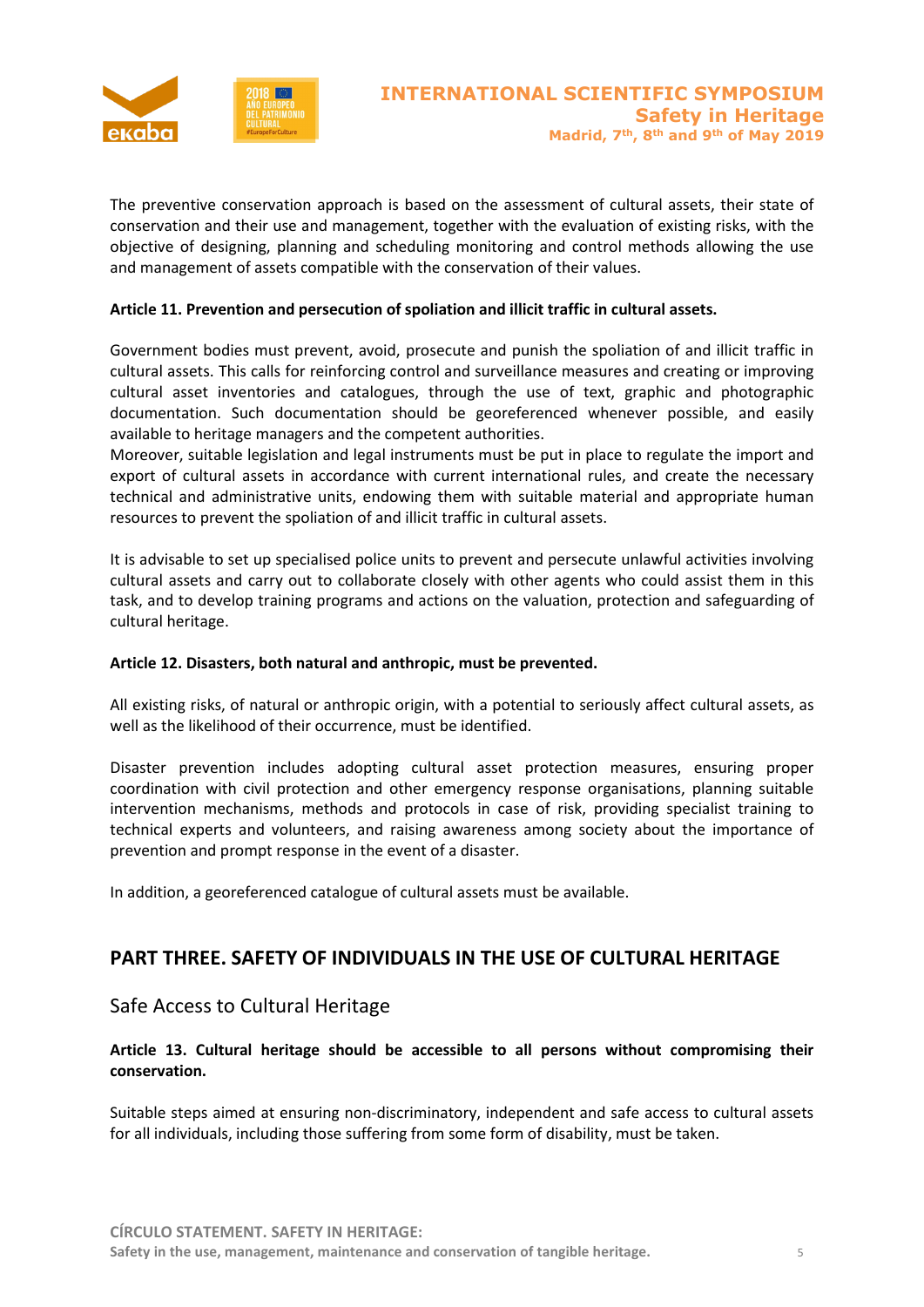

Whenever this is possible without compromising the conservation of the asset involved and its heritage values, suitable solutions should be implemented to allow the associated communal spaces and services and related information to be used and accessed in the most inclusive and safe manner possible.

Access should be controlled, as far as possible, to prevent damage to heritage.

### **Article 14. Where ensuring physical accessibility is not possible, substitute accessibility solutions must be contemplated.**

In those cases where accessibility is incompatible with the conservation of the asset, or is not effective or feasible, or represents an undue burden, alternative measures allowing substitute accessibility may be contemplated.

Modern technologies broaden the scope for assuring accessibility to and acquaintance with the asset without compromising its conservation. Recent advances in the fields of 3D modelling and viewing, laser, scanning and printing, immersive experience, faithful reproductions, etc. make possible the enjoyment of a cultural asset through a real or virtual recreation whenever access to the actual asset is not feasible or advisable.

### **Article 15. Suitable signage comprehensible to everyone, relating to the accessibility of the asset, must be available.**

To facilitate the use and access to cultural assets under safe conditions and in the most inclusive and independent possible manner, the design and the implementation of a signage project, together with appropriate additional pertinent information, becomes especially important in order to explicitly display recommendations and alert to any risks to which visitors may be exposed when touring and using the asset. This will ensure that users are suitably informed regarding accessibility and in a position to decide whether at any time a certain section or area of the cultural asset is not suitable for them.

It is advisable to always use internationally recognised standard codes to ensure the signs can be understood by all.

# Safety and Inhabitability

### **Article 16. The durability and structural stability of cultural heritage will be guaranteed.**

The proper design, execution and maintenance of the structural elements of a building constitute an issue of prime importance to ensure its conservation and the safety of users.

Both during the design and execution stages of any intervention and during the maintenance, conservation, restoration or rehabilitation of the asset, the durability, the resistance and the stability of structural elements must be assured, as well as their suitability for their current or intended application. Otherwise, access should be forbidden.

Building materials and construction techniques used during interventions on existing structural elements must always be compatible with the original in order to avoid the introduction of new pathological problems.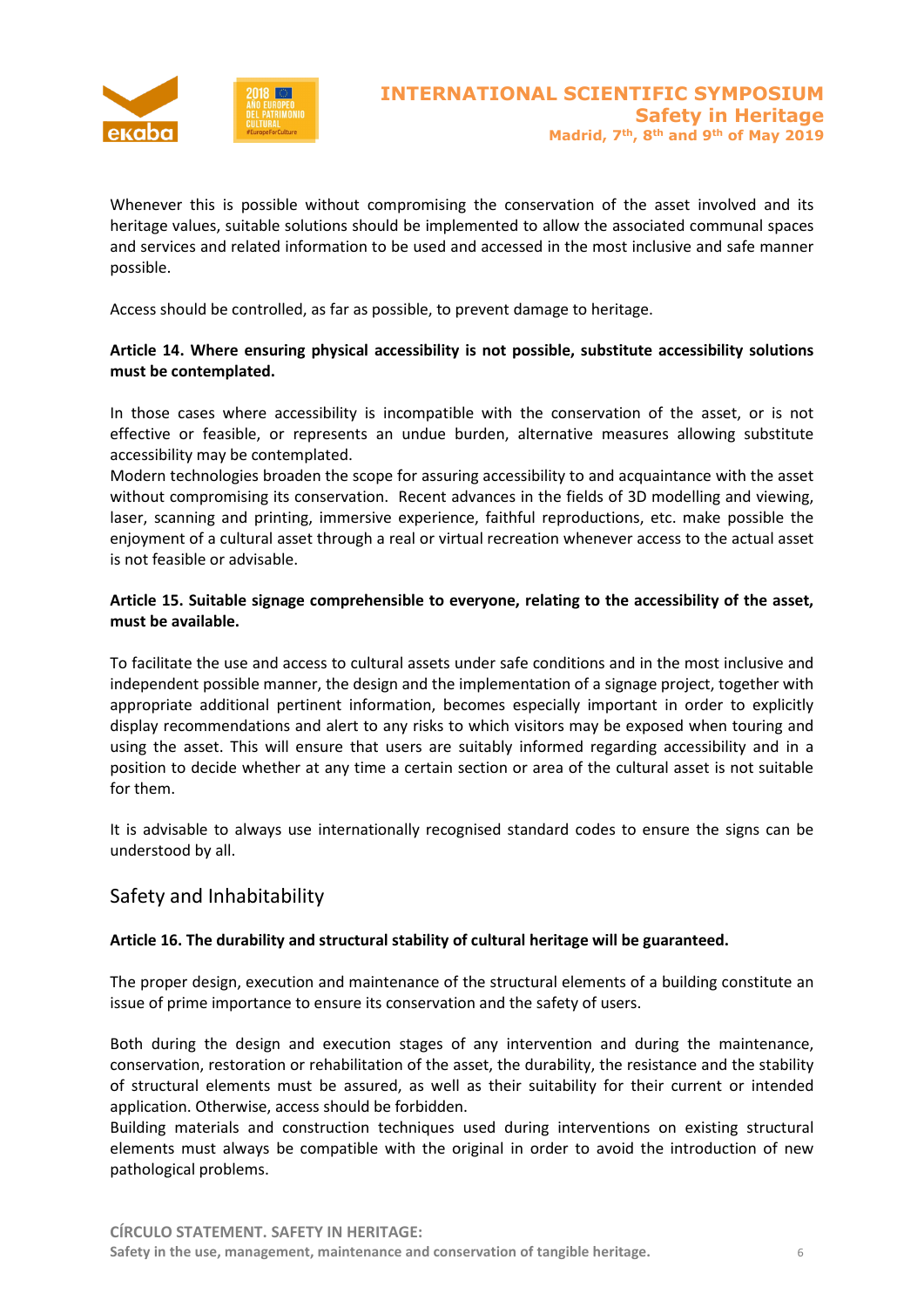

Due consideration shall be given to foreseeable actions and influences, seeking to minimise the consequences of extraordinary events and facilitate the maintenance of buildings. Regarding suitability for use, care must be taken to prevent inadmissible behaviour, such as deformations, anomalies or degradation, restricting the likelihood of dynamic behaviour to an acceptable level. The foregoing must be made compatible with the heritage values of the building, giving particular consideration to its constructional logic and the interaction between existing elements and new interventions where required.

Proper maintenance of such elements must be ensured, according to specific instructions laid out in a maintenance or risk prevention plan. In the same way, the scope of maintenance should be extended to those construction elements, although they don´t have a structural function that could be a risk to users. In particular those located at a height and whose poor state of conservation or any other cause may cause them to detach.

### **Article 17. Cultural heritage must be used and enjoyed under safe conditions against all kinds of risks.**

Suitable protection measures must be adopted to prevent fall risks due to falls, impact, entrapment, drowning or trapping in enclosures, as well as those arising from unsuitable lighting, high occupancy, moving vehicles, or natural phenomena. These measures must be compatible with the asset's values.

In case safety cannot be guaranteed, users should be informed of the physical and psychological risks, and if necessary, access may be limited.

### **Article 18. Suitable provision shall be made for detection, alarm and safe evacuation.**

Emergency situations in cultural assets pose a serious threat both to the asset itself and its content and to the safety of individuals.

Such assets must weighted comply with the local standards and regulations regarding emergency detection and alarm systems, with a view to implementing suitable and necessary solutions allowing prompt and orderly response with the highest safety assurances in each specific case. The design of such solutions must take into consideration the need to avoid compromising the value and conservation of the asset.

If all these measures cannot be guaranteed, access to the site could be limited.

### **Article 19. Cultural heritage must be kept in acceptable health conditions.**

Tangible assets shall be maintained in such a way as to ensure suitable health and hygiene conditions for users and proper conservation of all the assets' constituent elements and prevent the deterioration of their immediate environment. The collection, processing and storage of visitors' waste should receive daily attention.

Specific policy-based maintenance plans need to be developed or specific measures need to be included in prevention plans, regarding the recommendations and required actions, with a view to ensuring that proper health conditions are maintained in moveable and real estate assets.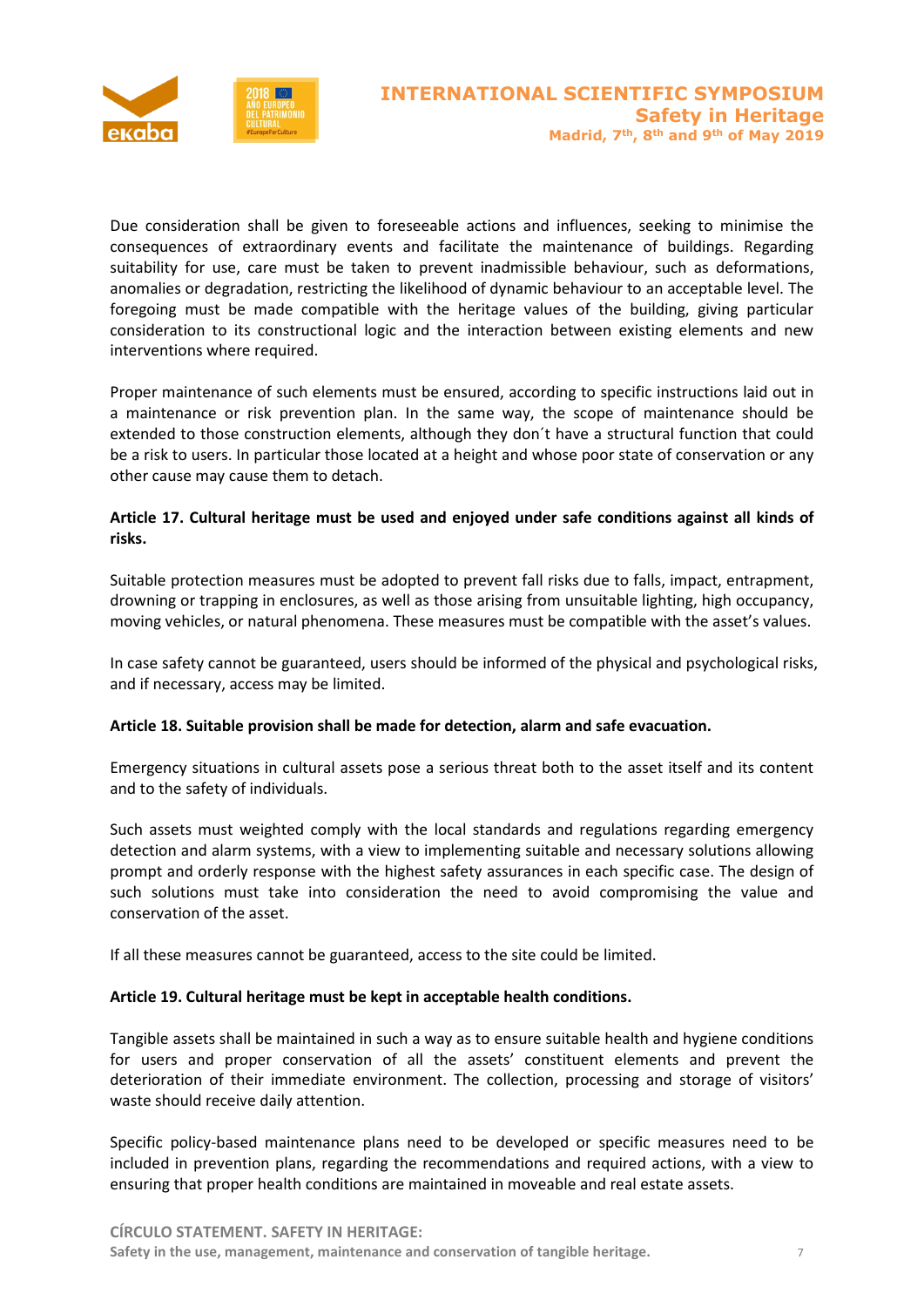

# Building Risk Prevention Plan

### **Article 20. A suitable prevention plan must be drawn up according to the specific features of the asset.**

The risks associated with the use and conservation of an asset must be identified, quantified, assessed and measured in order to put in place a prevention plan addressing such risks and ensuring the maintenance and the operation of existing measures to ensure that the cultural assets are used under safe conditions.

Prevention plans must be fully inclusive and comprehensive, taking into account all potential risks, regular uses and the need to avoid compromising the conservation and values of the asset. Prevention plans must in all cases identify those risks that can be avoided and the steps required to mitigate them, as well as regular evaluation of the risks that cannot be avoided and their signposting or other measures contemplated to control or minimize such risks.

The training of personnel related to the management of the property is considered fundamental, and must include regular emergency drills to help regular users and staff familiarise themselves with the means available and the procedures to be followed in the event of an emergency. For temporary or non-regular use scenarios, a complementary prevention plan must be drawn up and implemented prior to commencing the new activity.

A person, with adequate specific training, responsible for the drawing up of the plan, as well as its implementation, follow-up and compliance must be identified. This person will have the corresponding specific training.

### **PART FOUR. SAFETY IN MAINTENANCE AND INTERVENTION WORKS**

### Risks specificity

### **Article 21. There are specific risks associated with maintenance and intervention works.**

When performing maintenance and intervention works on heritage assets, there are specific risks, arising from the specialised nature and complexity of the operations required to be carried out, as well as from the restrictions on certain safety measures due to the assets' heritage rating.

Such specific conditions must be taken into account in the design and the implementation of safety measures, which will include, as well as those regarding the workers and third parties safety, specific measures to assure that the values, understanding and interpretation of cultural heritage are not adversely affected.

It is advisable to signpost any components or elements which, owing to their fragile or hazardous nature, require specific protection or treatment when carrying out maintenance tasks or intervention works.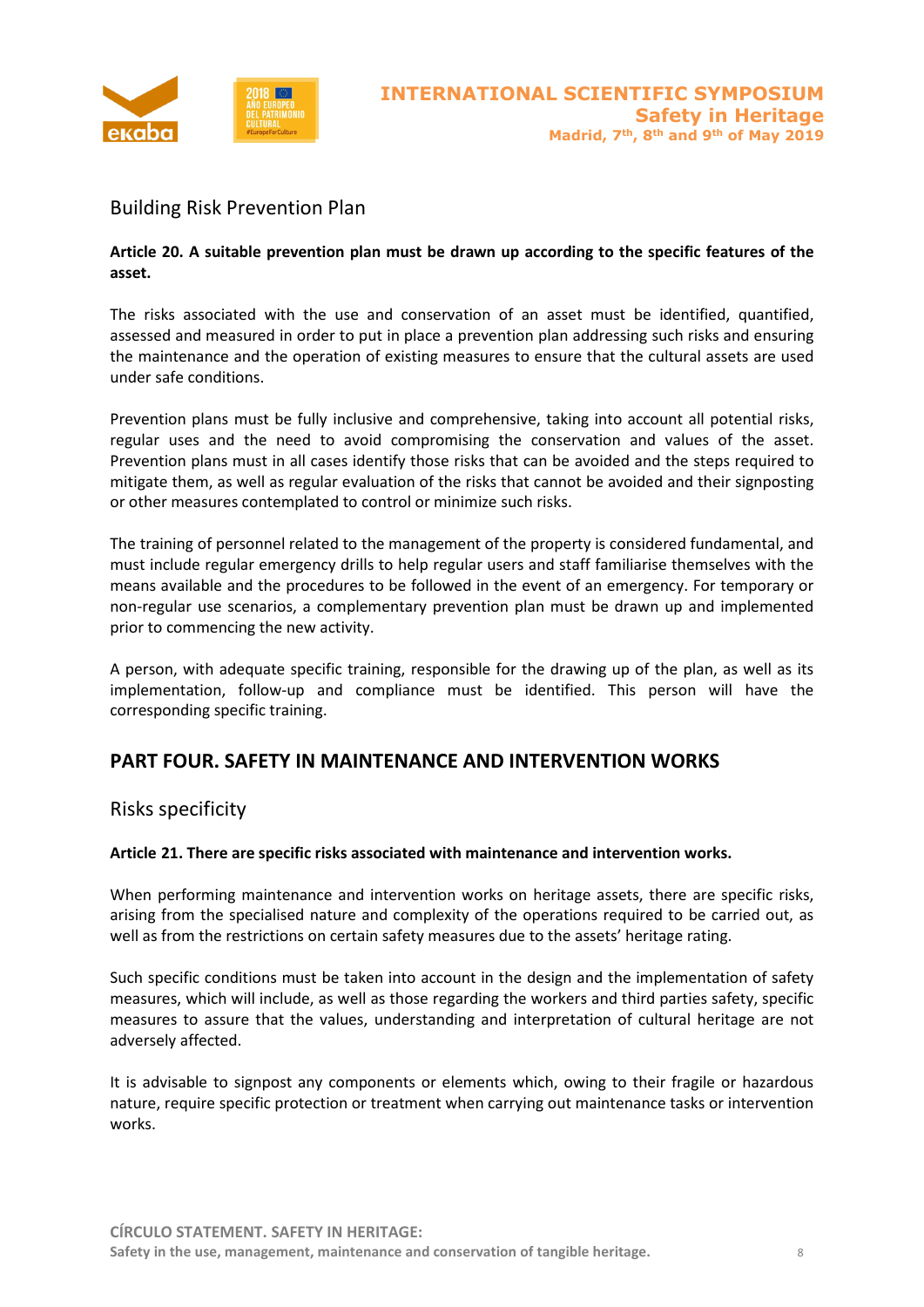

# Maintenance Plan and Safety and Health Plans

### **Article 22. Every asset must have an appropriate maintenance plan associated with it.**

A maintenance plan must be in place for every heritage asset, including all the measures required to ensure the safety of workers, users, visitors and transients during maintenance work, and taking into account their intervals and interactions.

A person, with specific, appropriate and sufficient training, responsible for the drawing up of the maintenance plan, as well as its implementation and follow up, must be identified. Such a person shall verify that planned works are carried out and ensure that suitable safety procedures are adopted.

### **Article 23. Every intervention must have an associated safety and health plan.**

A safety and health plan must be in place when performing intervention works. The scope and content of the plan shall be adapted to the magnitude and hazards of the work involved. The plan shall identify in all cases those risks that can be avoided and the steps required to do so, and shall also include the evaluation of the risks that cannot be avoided and the signposting or other measures contemplated to control or mitigate them.

A person, with specific, appropriate and sufficient training, responsible for the drawing up, implementation and follow-up of the safety and health plan in intervention works must be identified.

### **Article 24. Coordination of the maintenance plan and the safety and health plans with the risk prevention plan: management plan**

The maintenance plan and any safety and health plans implemented for interventions on heritage assets must be suitable coordinated with each other and with the risk prevention plan.

The set of plans that ensure safety in heritage should be integrated into a management plan that contains all aspects related to the subject throughout the use and conservation of the asset, coordinating them in an interrelated way, and updating them with the periodicity that is pertinent depending on the type of the asset.